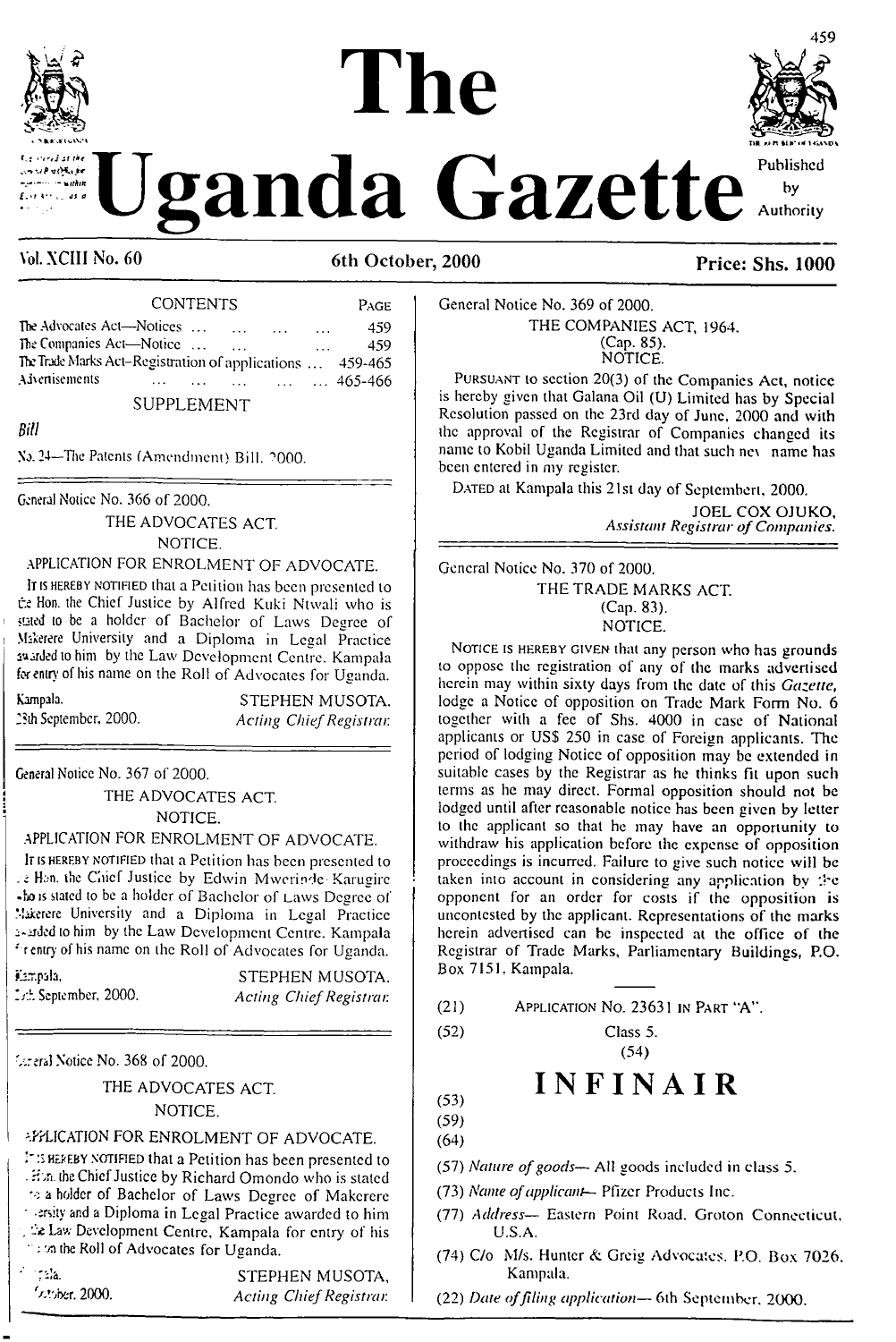

- (74) C/o M/s. Katcndc. Sscmpcbwa & Co. Advocates. P.O. Box 2344, Kampala. (22) *Dale offiling application—* <sup>1</sup>3lh September. 2000. (21) Application No. 23677 in Part "A". (52) Class 30. (54) IHTIZEN **HIGH QUALITY LONG GRAIN WHITE RICE 50KG**
- (53) *Disclaimer—* Registration of this Trade mark shall give no right to the exclusive use of the words "HIGH QUALITY LONG GRAIN WHITE RICE" separately and apart from the mark as a whole.
- (57) *Nature of goods—* Rice, flour and preparations made from rice, bread, biscuits, cakes, confectionery.
- (73) *Name ofapplicant—* Mukwano Industries.
- (77) *Address—* Plot M30 Mukwano Road. P.O. Box 2671. Kampala.
- (22) *Date offiling application—* 22nd September, 2000.
- (21) Application No. 23678 in Part "A".
	-



 $(54)$ 

- (53) *Disclaimer* Registration of this Trade mark shall ghe no right to the exclusive use of the words "DOUBLE POLISHED LONG GRAIN WHITE PAKISTAN RICE" except as represented.
- (57) *Nature of goods—* Rice, flour and preparations made from rice, bread, biscuits, cakes, confectionery.
- (73) *Name ofapplicant* Mukwano Industries.
- (77) *Address—* Ploi M30 Mukwano Road. P.O. Box 2671. Kampala.
	- (22) *Date offiling application—* 22nd September, 2000.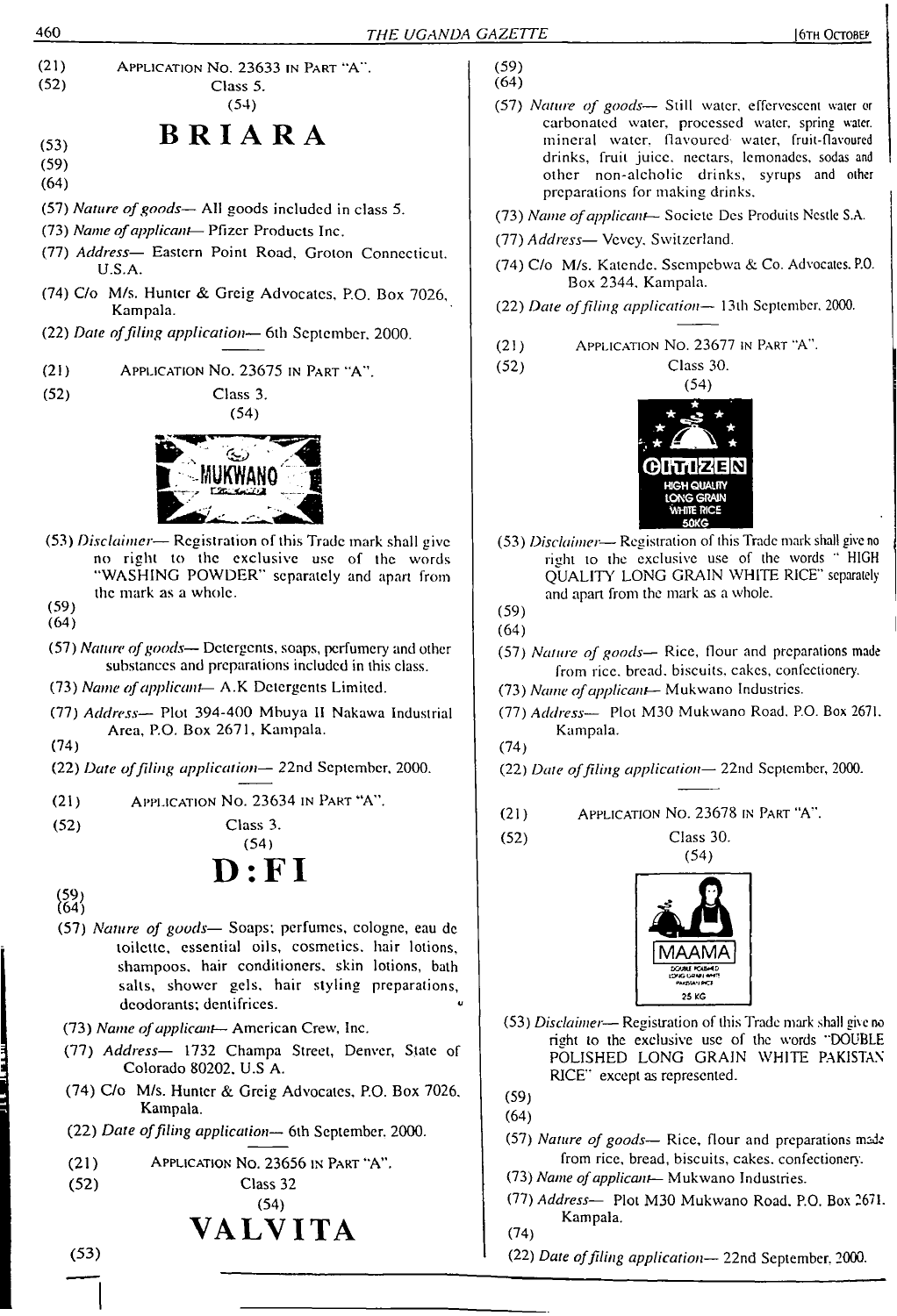.2!) Application No. 23639 in Part "A".

 $t_{52}$ <sup>t52</sup> Class 3. (54)

## **MOP**

- $\langle \bar{S} \bar{Q} \rangle$ • c4)
- -57<sup>i</sup> *Nature of goods—* Soaps; perfumes, cologne, cau de toilette, essential oils, cosmetics, hair lotions, shampoos, hair conditioners, skin lotions, bath salts, shower gels, hair styling preparations, deodorants; dentifrices.
- C3) *Name ofapplicant—* American Crew. Inc.
- *'?) Address—* <sup>1732</sup> Champa Street, Denver, Slate of Colorado 80202. U.S A.
- C4)C/o M/s. Hunter & Greig Advocates. P.O. Box 7026, Kampala.

*£2) Date offiling application—* 6th September, 2000.

- 21) Application No. 23635 in Part "A".
- t?2) CiaS'' (54)

**AMERICAN CREW**

- p9) 64)
- i57<sup>i</sup> *Nature of goods—* Soaps; perfumes, cologne, eau de toilette, essential oils, cosmetics, hair lotions, shampoos, hair conditioners, skin lotions, bath salts, shower gels, hair styling preparations, deodorants; dentifrices.
- •73) *Name ofapplicant—* American Crew, Inc.
- ,77) *Address—* 1732 Champa Street. Denver, Slate of Colorado 80202, U.S A.
- 74) C/o M/s. Hunter & Greig Advocates. P.O. Box 7026, Kampala.
- •2?) *Date offiling application—* 6th September, 2000.

21) Application No. 23643 in Part "A".  $52$ ) Class 5.

(54)

## **E M S E L E X**

- '3/ b; 43,
- *Nature of goods—* Pharmaceutical and veterinary preparations and substances; all included in class 5.
- *Name ofapplicant—* Pfizer Producls Inc.
- *Address—* Eastern Point Road, Groton, Connecticut 06340, U.S.A.
- ':,C/o M/s. Hunter & Greig Advocates, P.O. Box 7026, Kampala.
- *bate offiling application—* 6th September, 2000.

Application No. 23646 in Part "A".

Class 16. (54)

**WORLDLINK**

- (57) *Nature ofgoods—* All goods included in class 16.
- (73) *Name ofapplicant—* CITICORP.
- (77) *Address—* 399 Park Avenue. New York. NY. 10043. U.S.A.
- (74) C/o M/s. Hunter & Greig Advocates, P.O. Box 7026. Kampala.

(54)

- (22) *Date offiling application—* 6th September, 2000.
- (21) Application No. 23497 in <sup>P</sup>art "A".
- (52) Class 5.





- (57) *Nature ofgoods—* All goods in class 5.
- (73) *Name ofapplicant—* Smithklinc Beecham Corporation.
- (77) *Address—* One Franklinc Plaza, Philadelphia, Penna, U.S.A.
- (74) C/o M/s. Hunter & Greig Advocates, P.O. Box 7026, Kampala.
- (22) *Date offiling application—* 1st August, 2000.
- (21) Application No. 23645 in <sup>P</sup>art "A".
- (52) Class 5. (54)

## CALLISTO

- (53) (59)
- (64)
- (57) *Nature ofgoods—* Herbicides, insecticides, fungicides, pesticides, rodenticides, preparations for destroying vermin.
- (73) *Name ofapplicant—* Zeneca Limited.
- (77) *Address—* 15 Stanhope Gate, London, XVIY 6LN, England.
- (74) C/o M/s. Hunter & Greig Advocates, P.O. Box 7026, Kampala.
- (22) *Date offiling application—* 6th September, 2000.

(21) Application No. 23641 in <sup>P</sup>art "A".

(52) Class 29.

$$
(54)
$$

$$
S \, U \, N \, N \, Y
$$

- $(53)$ (59) (64)
- (57) *Nature of goods—* All goods in class 29 including edible oils. fats. ghee, margarine, baiter, milk and dairy products, flavoured milk, milk shakes and salad dressings.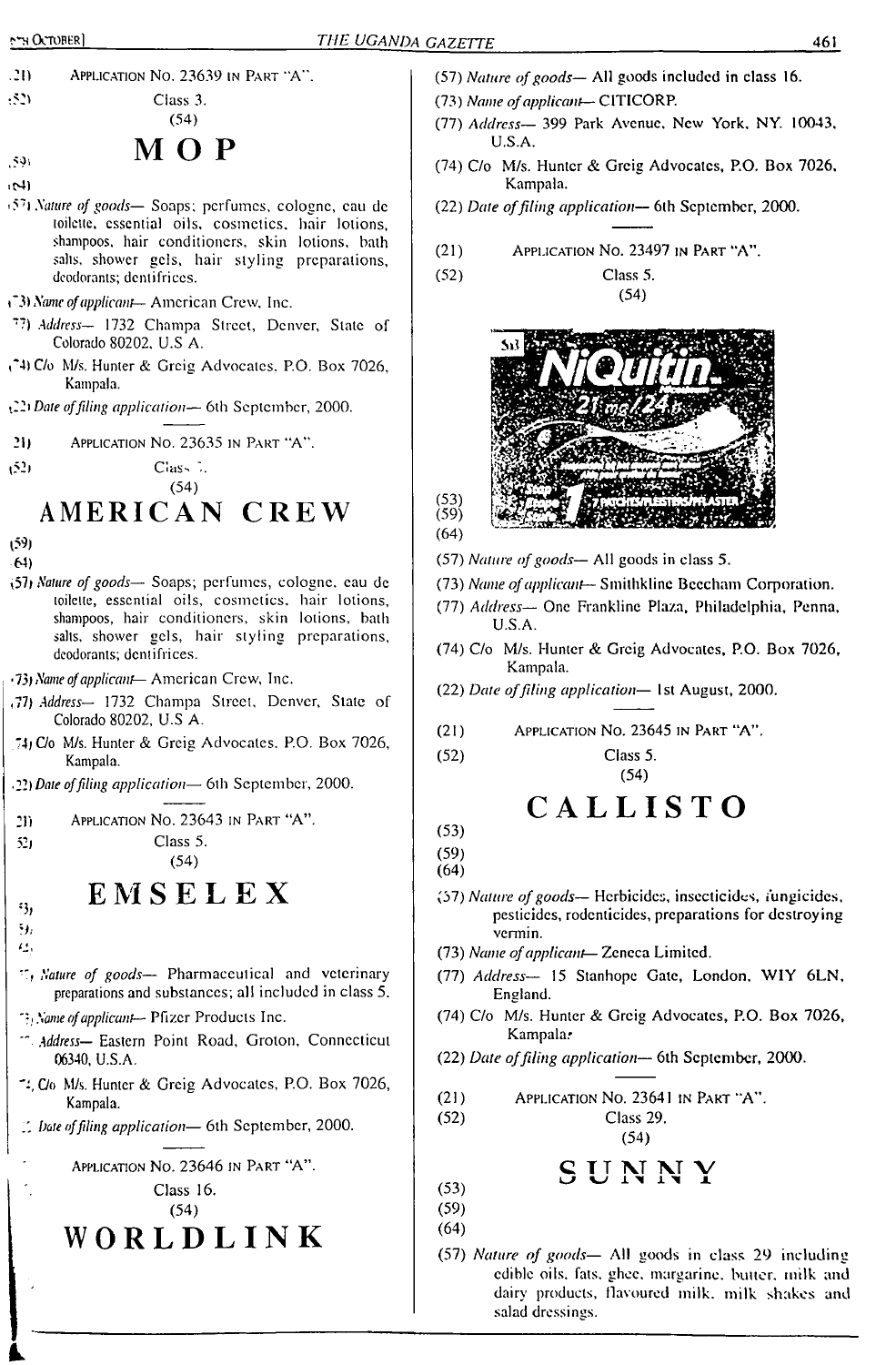- (73) *Name ofapplicant—* International Foodstuffs Co. (77) *Address—* P.O. Box 4115, Sharjah. United Arab Emirates.
- (74) C/o M/s. Hunter & Greig Advocates, P.O. Box 7026. Kampala.
- (22) *Date offiling application—* 6th September. 2000.
- (21) Application No. 23640 in Part "A".
- (52) Class 5.

## ZENDRA

- (53)
- (59)
- (64)
- (57) *Nature of goods—* Pharmaceutical preparations and substances.
- (73) *Name ofapplicant* Astrazencca AB.
- (77) *Address—*S-151 Sodcrta'jc, Sweden.
- (74) C/o M/s. Hunter & Greig Advocates. P.O. Box 7026, Kampala.
- (22) *Date offiling application—* 6th September, 2000.

((21) Application No. 23637 in Part "A".

(52) Class 5.

(54)

## **VERVESS**

(53)

(59)

(64)

- (57) *Nature ofgoods—* All goods included in class 5.
- (73) *Name ofapplicant* Pfizer Products Inc.
- (77) *Address—* Eastern Point Road, Groton Connecticut, U.S.A.
- (74) C/o M/s. Hunter & Greig Advocates, P.O. Box 7026, Kampala.
- (22) *Date offiling application—* 6th September. 2000.

| (21) | APPLICATION NO. 23638 IN PART "A". |
|------|------------------------------------|
| (52) | Class 10.                          |

```
(54)
```
## **INFINAIR**

- (53)
- (59) (64)
- 

d

- (57) *Nature ofgoods—* All goods included in class 10.
- (73) *Name ofapplicant—* Pfizer Products Inc.
- (77) *Address—* Eastern Point Road, Groton Connecticut, U.S.A.
- (74) C/o M/s. Hunter & Greig Advocates, P.O. Box 7026, Kampala.
- <22) *Date offiling application—* 6th September, 2000.
- (2<sup>1</sup>) Application No. 23636 in <sup>P</sup>art "A". (52) Class 10. (54) VERVESS (53) (59) (64) (57) *Nature ofgoods—* All goods included in class 10. (73) *Name ofapplicant*— Pfizer Products Inc. (77) *Address—* Eastern Point Road. Groton Connecticut. U.S.A. (74) C/o M/s. Hunter & Greig Advocates, P.O. Box 7026. Kampala. (22) *Date offiling application—* 61h September. 2000. (21) Application No. 23492 in Part "A". (52) Class 21 .(54) **PUR<sup>H</sup>SYSTEM**  $(53)$  $(59)$  $(64)$ (57) *Nature ofgoods—* Portable water dispensers, containers and pitchers. (73) *Name ofapplicant—* The Procter & Gamble Company. (77) *Address—* One Procter & Gamble Plaza, Cincinnati. Ohio. U.S.A. (74) C/o M/s. Hunter & Greig Advocates, P.O. Box 7026. Kampala. (22) *Date offiling application—* 1st August. 2000. (21) Application No. 23500 in Part "A". (52) Class 16 (54)  $(53)$  $(59)$ (64) (57) *Nature ofgoods—* All goods in class 16. (73) *Name ofapplicant*— Smithkline Beecham Corporation. (77) *Address—* One Franklinc Plaza, Philadelphia. Penna. U.S.A. (74) C/o M/s. Hunter & Greig Advocates. P.O. Box 7026. Kampala. (22) *Date offiling application—* 1st August. 2000.
	-
	- (21) Application No. 23488 in Part "A". (52) Class 5
		- (54)

## **VIXSEL**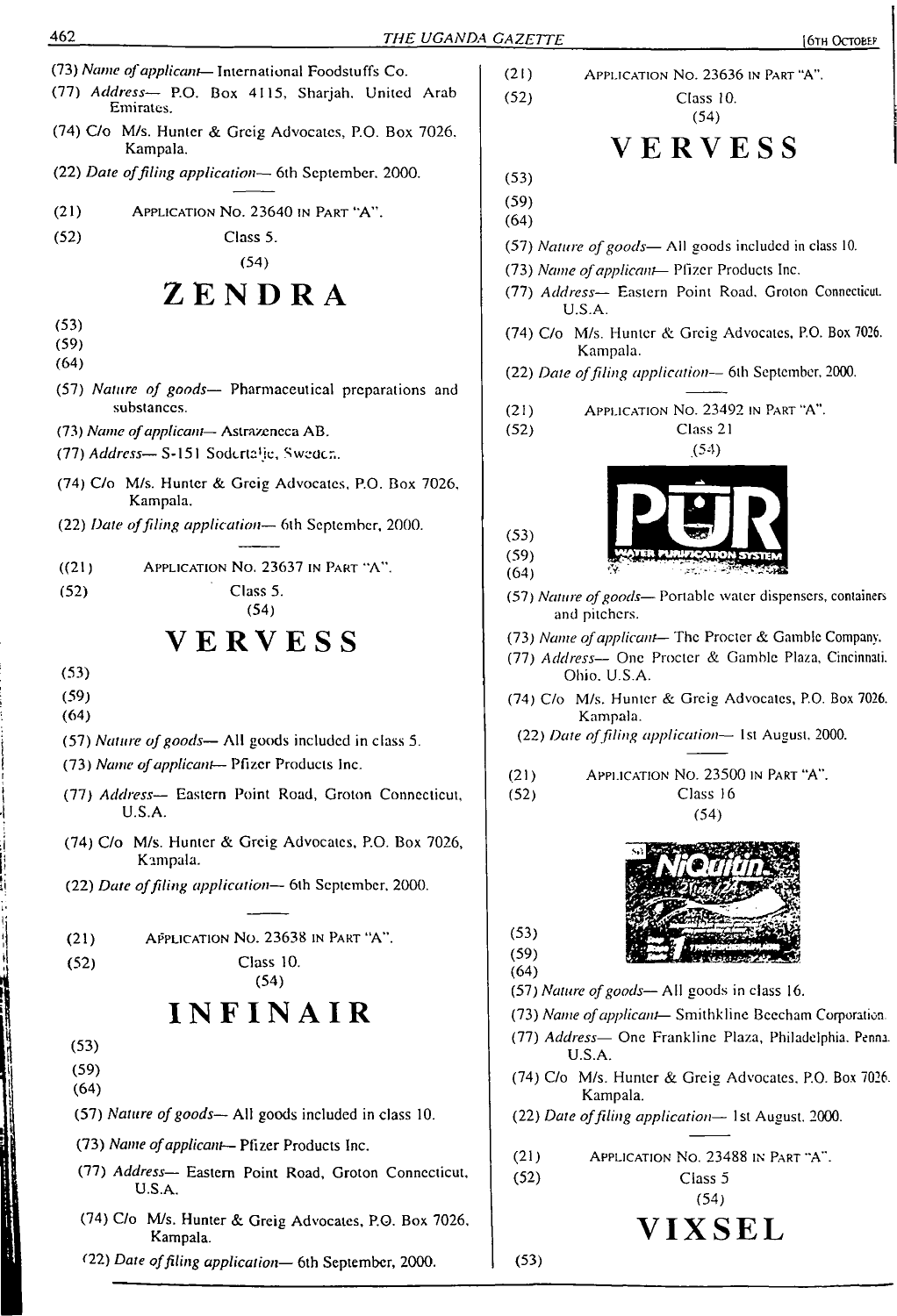- $(53)$  $(47)$
- 5"') *Nature of goods* Pharmaceutical and medicinal preparations for human use.
- *Name ofapplicant—* Smilhklinc Beecham P.L.C.
- *TTh Address—* New Horizons Court. Brentford, Middlesex TW8 9EP, England.
- (74) C/o M/s. Hunter & Greig Advocates. P.O. Box 7026, Kampala.
- *12) Date offiling application—* 1st August, 2000.
- ,21) Application No. 23494 in Part 'A".
- i?2l Class 32.

(54)

## **SIENNA**

- v53)
- (59)
- $63.$
- <57j *Nature ofgoods—*All goods included in this class.
- i73) *Name ofapplicant—* Schweppes International Limited.
- *i'll) Address—* 25 Berkeley Square, London WIX 6HT, England.
- \*74) C/o M/s. Hunter & Greig Advocates, P.O. Box 7026, Kampala.
- *ill) Date offiling application—* 1st August, 2000.

| -20  | APPLICATION NO. 23491 IN PART "A". |
|------|------------------------------------|
| (52) | Class 11                           |
|      | (54)                               |



الأذ ريب

531

- *YD Nature ofgoods—*Waler fillers, water fountains, water dispensers, waler coolers, waler purification units, water faucet mounts and parts and fittings therefor; water pitchers for purifying drinking water and parts and fittings therefor; desalination equipment and parts and fittings therefor.
- *Name ofapplicant—The* Procter & Gamble Company.
- *Address—* One Procter & Gamble Plaza, Cincinnati, Ohio, U.S.A.
- $\sim$ ; C/o M/s. Hunter & Greig Advocates, P.O. Box 7026, Kampala.

*ill Date offiling application—* 1st August, 2000.

 $\overline{\phantom{a}}$  : Application No. 23493 in Part "A".



 $\gamma_{j}$  $\ddot{\phantom{0}}$ 

Class 5 (54)

## **ABILITAT**

- (57) *Nature of goods—* Pharmaceutical preparations for human use.
- (73) *Name ofapplicant—* BrisioLMycrs Squibb Company.
- (77) *Address—* 345 Park Avenue, New York. NY. 10154. U.S.A.
- (74) C/o M/s. Huntcr & Greig Advocates, P.O. Box 7026. Kampala.
- (22) *Date offiling application—* 1st August, 2000.
- (21) Application No. 23649 in Part "A". (52) Class 5 (54)

## DENAFIL

- (53)
- (59) (64)
- (57) *Nature ofgoods—* All goods in class 5.
- ((73) *Name ofapplicant—* Pfizer Products Inc.
- (77) *Address—* Eastern Point Road, Groton Connecticut, 06340, U.S.A.
- (74) C/o M/s. Hunter & Greig Advocates, P.O. Box 7026. Kampala.
- (22) *Date offiling application—* 6th September. 2000.
- (21) Application No. 23650 in Part "A".

(52) Class 5

### (54) **VIGRAFIL**

- (53)
- (59)
- (64)
- (57) *Nature ofgoods—* All goods included in class 5.
- ((73) *Name ofapplicant* Pfizer Products Inc.
- (77) *Address—* Eastern Point Road, Groton, Connecticut 06340, U.S.A.
- (74) C/o M/s. Hunter & Greig Advocates, P.O Box 7026, Kampala.
- (22) *Date offiling application—* 6th September, 2000.
- (21) <sup>A</sup>pplication <sup>N</sup>o. <sup>23648</sup> in <sup>P</sup>art "A".

#### (52) Class 5 (54)

## **VIAFIL**

(53) (59)

(64)

- (57) *Nature of goods—* All goods in class 5.
- ((73) *Name ofapplicant—* Pfizer Products Inc.
- (77) *Address—* Eastern Point Road. Groton Connecticut. 06340.U.S.A.
- (74) C/o M/s. Hunter & Greig Advocates. P.O. Box 7026. Kampala.
- (22) *Date offiling application—* 6th September. 2000.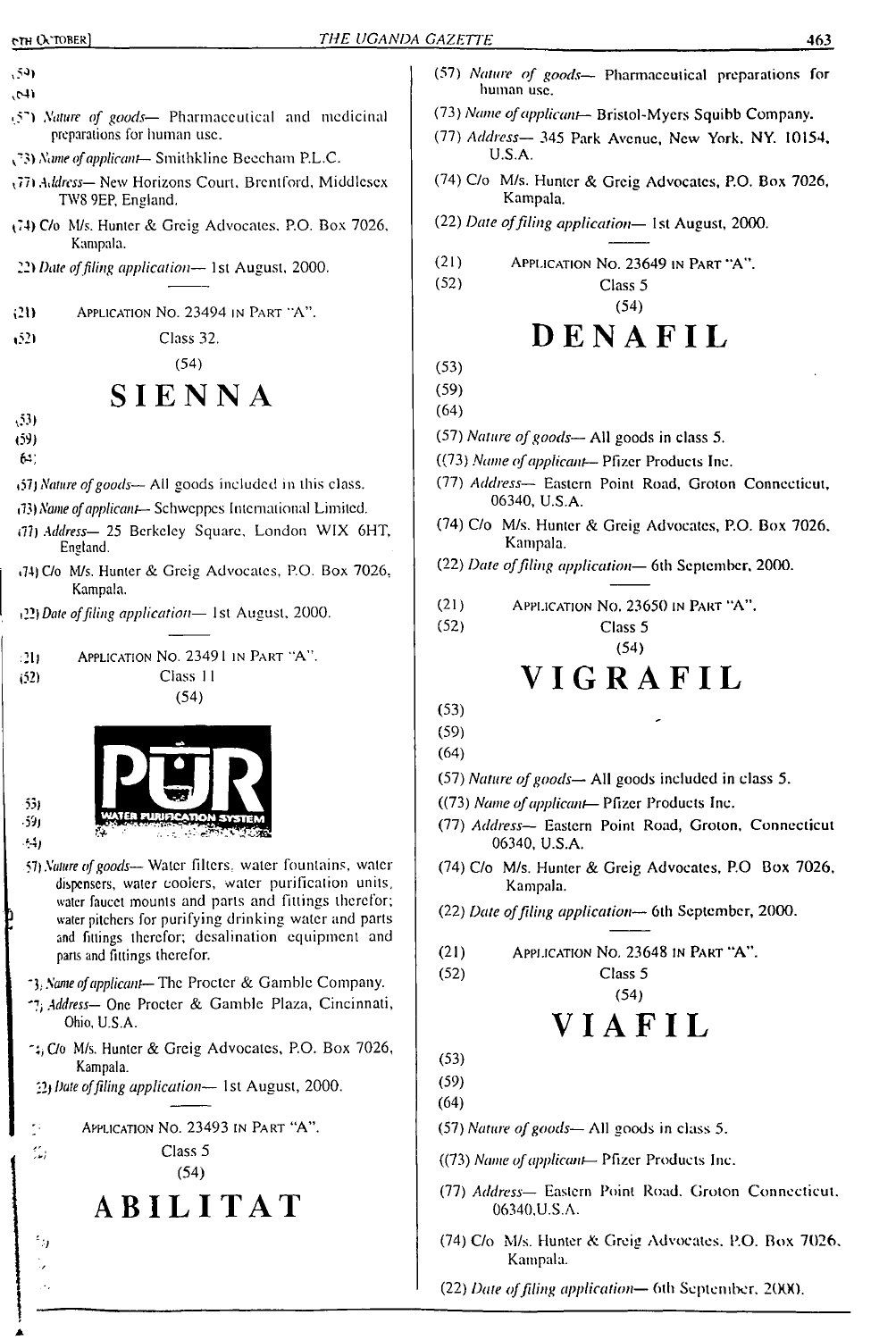

*<22) Date offiling application—* 1st August, 2000.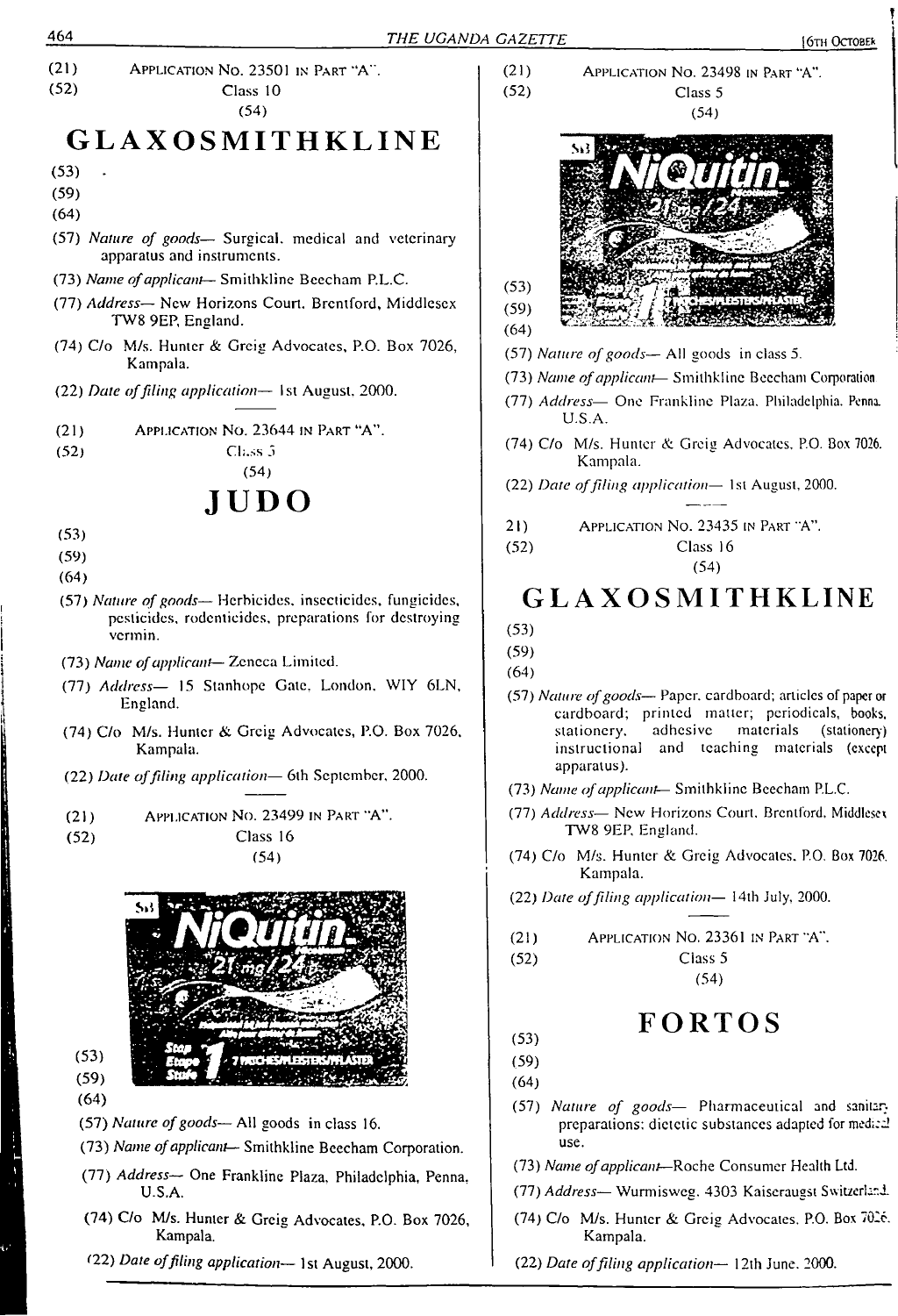<u>.</u>



| (59) |  |
|------|--|
| (64) |  |

- (57) *Nature of goods—* Coffee, tea, cocoa, sugar, rice, tapioca, sago, artificial coffee; flour and preparations made from cereals, bread, pastry and confectionery, ices; honey, treacle; yeast, baking powder, salt, mustard; vinegar, sauces (condiments); spices; ice.
- (73) *Name ofapplicant—* Smithklinc Beecham P.L.C.
- (77) *Address—* New Horizons Court, Brentford, Middlesex TW8 9EP, England.
- (74) C/o M/s. Hunter & Greig Advocates, P.O. Box 7026, Kampala.
- (22) *Date offiling application—* <sup>1</sup>4lh July. 2000.

21) Application No. 23428 in Part "A".

(52) Class 32

(54)

## **GLAXOSMITHKLINE**

- (53)
- (59)

(64)

- (57) *Nature ofgoods—* Mineral and aerated walers and other non-alcoholic drinks; fruit drinks and juices; syrups and other preparations for making beverages.
- *(7T) Name ofapplicant— SnuthkYine* Beecham P.L.C.
- (77) *Address—* New Horizons Court, Brentford. Middlesex TW8 9EP, England.
- (74) C/o M/s. Hunter & Greig Advocates, P.O. Box 7026, Kampala.
- (22) *Date offiling application—* 14th July, 2000.

Kampala, RITA BBANGA-BUKENYA (MRS), 25th September, 2000. *Assistant Registrar ofTrade Marks.*

#### **ADVERTISEMENTS**

THE REGISTRATION OF TITLES ACT, 1964. (Cap. 205).

NOTICE.

ISSUE OF SPECIAL CERTIFICATES OF TITLES.

*Leasehold Register*—Volume 278 Folio 6 Plot No. 21 Mutuba Gardens, Masaka.

*Leasehold Register*—Volume 492 Folio 21 Plot No. 10 Buddu Street, Masaka.

Notice is hereby given that after the expiration of one month from the publication hereof. <sup>I</sup> intend to issue in lhe names of Misuscra Musoke of P.O. Box 124. Masaka, special Certificates of Titles under the above Volumes and Folios, lhe Certificates of Tides which were originally issued having been lost.

Kampala. 6lh September. 2000. EDWARD KARIBWENDE, *for ChiefRegistrar of Titles.*